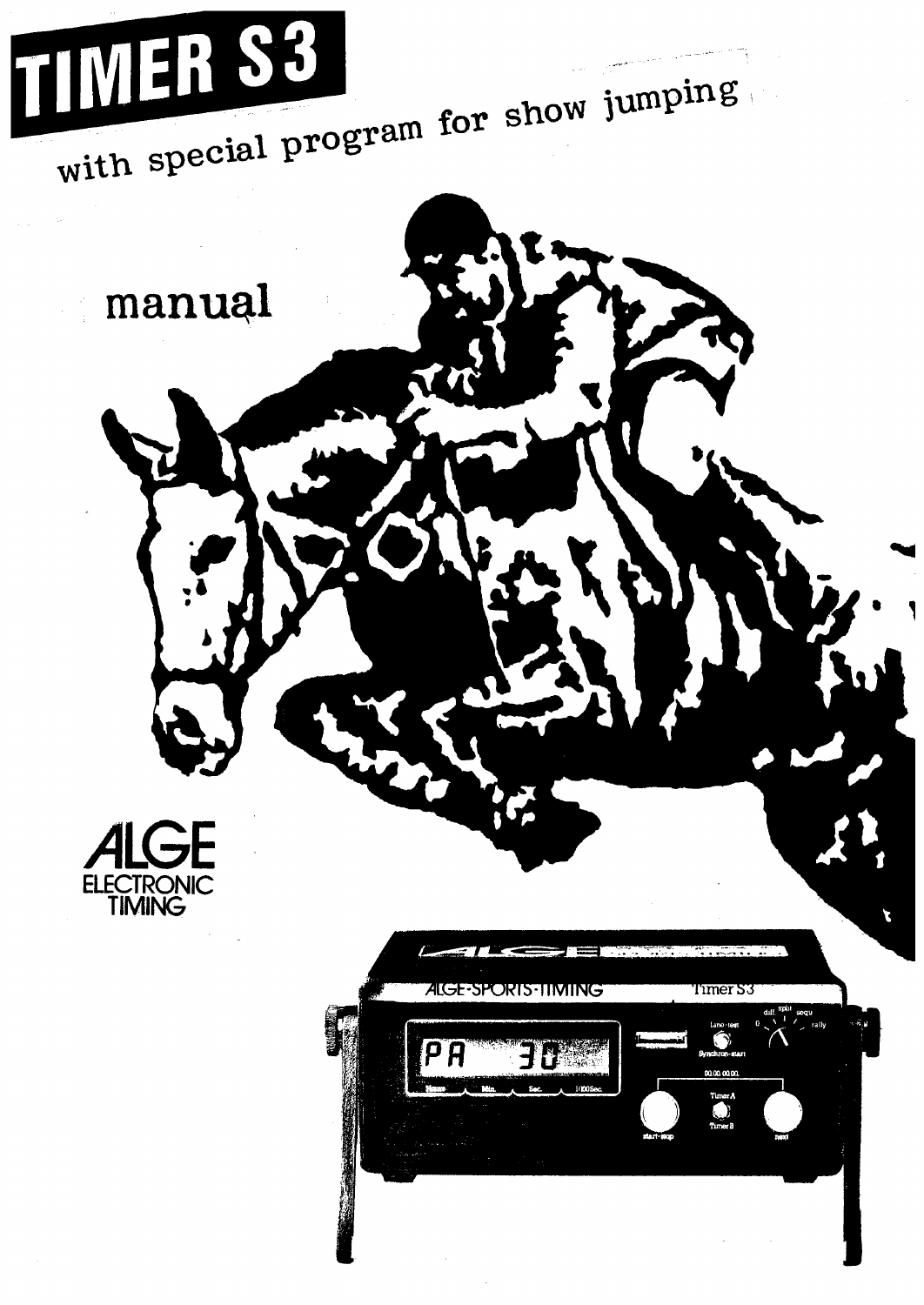

#### PART I a) Operating elements and conncections.

- $1 =$  On-off switch combined with operating mode selector switch.<br>2 = Center off toggle switch for line test and synchronous star
- 2 = Center off toggle switch for line test and synchronous start.<br>3 = Rejoin button for stored times with additional functions as i  $=$  Rejoin button for stored times with additional functions as in
- instructions.
- $4$  = Selector switch timer  $A$  timer B.
- $5 =$  Start-stop button with additional functions as in instructions.
- 3+5= By simultaneously pressing buttons 3 and 5, the preselected timer is set to zero (not with the operating mode "difference" however). The display shows a row of eights as long as the two buttons are kept pressed so that all segments of the digits can be checked.
- $6$  = Level meter for monitoring the power supply, the photoelectric cell alignment and the line status of the start/finish line.
- 7 Eight digit liquid crystal display in hours, minutes seconds and hundredths of a second. With running time, the hundredths of a second are blanked out.
- $8$  = Thumbscrews for bale adjustment.
- = Two parallel connected 5 pin DIN recepticals for photoelectric cell (RLS1), an external power source (ALGE charger or external 12V battery).
- $10 =$  Output for loundspeaker. The start interval can be set to 30" or 60'' by turning the plug 180 degrees. Please note: Functions only in the "difference" and "countdown clock" mode.
- $11 =$  Output for telephone headset K158.
- $12$  = Output for printer P3.
- $13$  = Output for ALGE "GAZ" display board. By turning the plug  $180^\circ$ it is possible to show either the running time (as on the timer display) or only the stopped time.
- $14$  = Banana plug connection for manual switch or RLS1/E for stop or intermediate time.
- $15$  = Potentiometer for setting the delay time, with five levels  $(2 \text{ msec}/120 \text{ msec}/1 \text{ sec}/2 \text{ sec}).$
- $16$  = Banana plug connection for a start facility with normally open contact for starting or stopping (ALGE starting gate STS3 or RLSl/E.
- 17 = Knurled nut for fastening cover of battery compartment.

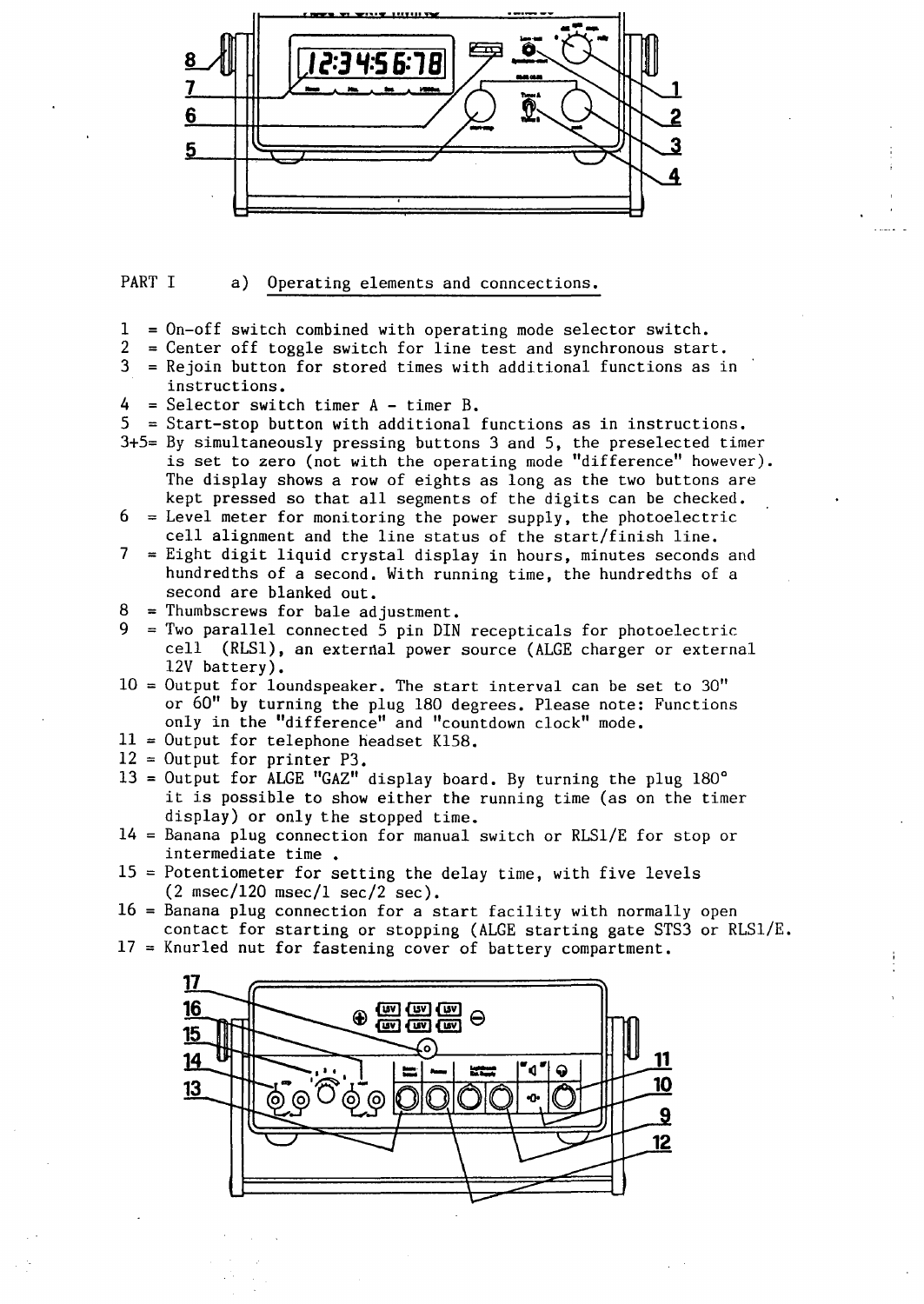

#### PART I b) Power supply. Start-up.

The low power consumption made possible by the highly advanced electronics and the liquid crystal display permit the use of six D size alkaline batteries.

The level meter (6) monitors the state of the batteries. The batteries do not have to be replaced until the needle no longer stays in the green field. The six batteries are then inserted in the battery compartment as illustrated on the battery compartment cover (rear panel of timer). Important: Use only alkaline batteries.

Caution! When the timer S3 is not in use for an extended period and at the end of the season in particular, the batteries must be removed from the timer. Leaky batteries can ruin the high quality electronic components. A set of new batteries should be used at the beginning of the season.

If the printer P3 is hooked up to the timer S3, alkaline batteries are insufficient because of the high power consumption of the printer. For this case we offer rechargeable nickel cadmium batteries of the same shape and size as the alkaline batteries which can be placed in the battery compartment of the timer. The NiCad batteries can be completely charged in 14 hours with available power supply-charger or 12V exterior battery. The charger or 12V battery is connected to one of the two external supply jacks (9) of the timer S3.

A 12V external battery can be used without internal NiCads as well. A 12V battery with a capacity of approx. 5 Ah is sufficient for all day operation. Connect red battery clamp to positive pole and black clamp to negative pole of battery.

Please note: If S3 is supplied with 110V power supply and NiCad batteries, internal alkaline batteries may not be used in conjunction with charger or external 12V battery.

Start-up: By setting the desired operating mode with the operating mode selector switch (1), the timer S3 is switched on, the needle of the meter (6) moves into the green field (provided that the battery voltage or the supply is correct) and a row of eights appear on the display. The device is ready for operation only when the display shows 0.00.00 (after about four or five seconds).

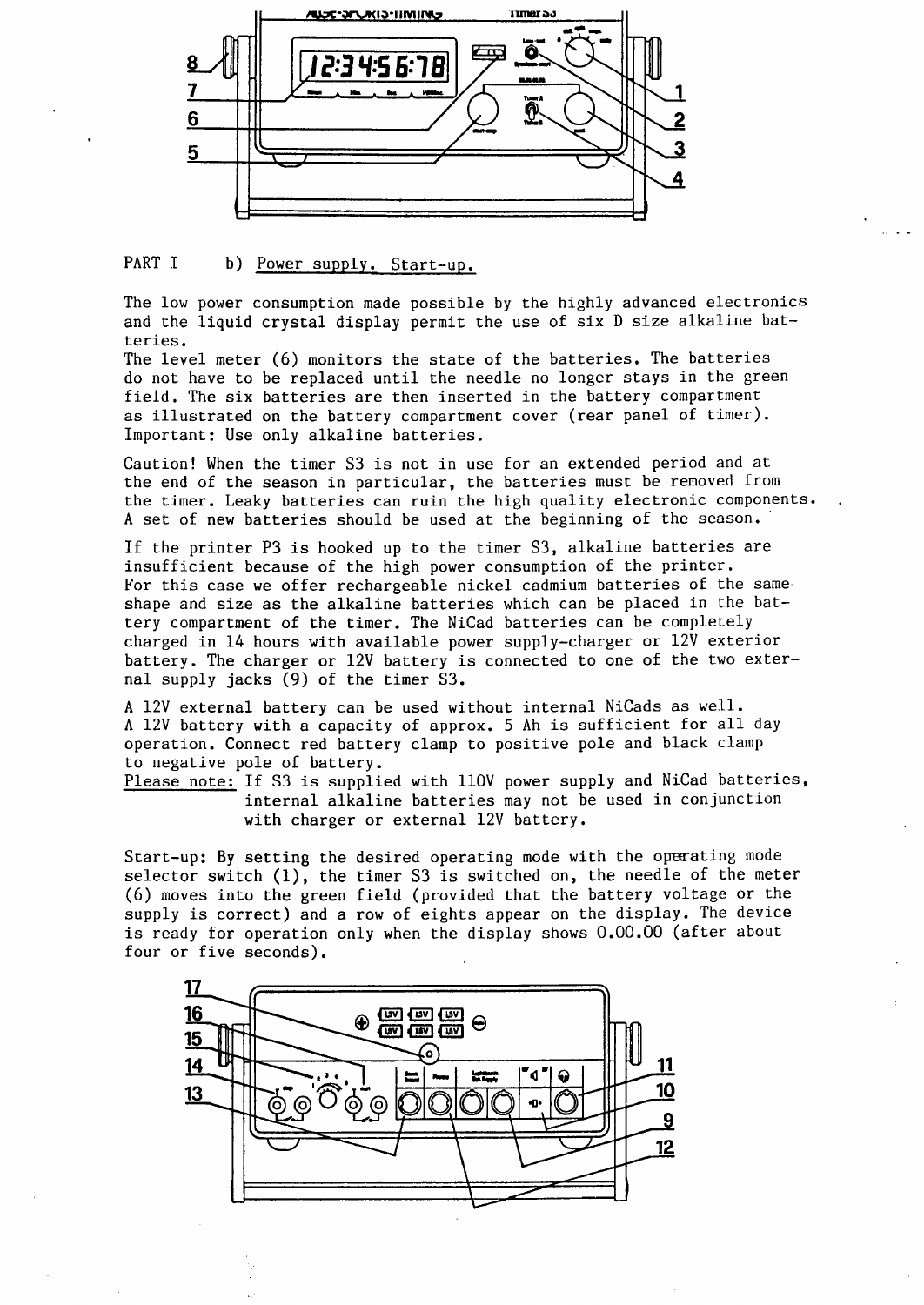**TYPE RLS 1** 



#### PART III b) Infrared photocell RLS1 and RLS1/E

This photocell is a triggering device which is powered directly from the timer via a 3 lead wire (DIN plug only) up to a maximum of 150 feet. For longer distances see RLS1/E.

This cell is unaffected by extraneous light. It consists on one side of an emitter (upper lens) and a receiver (lower lens) and a reflector on the other side. Infrared pulsed light is emitted, reflected and received back.

The emitter/receiver and the reflector are fastened opposite each other at corresponding heights to a bar or similar object and are aligned with each other. The distance between the reflector and the emitter/receiver may not be less than three meters nor greater than twenty meters.

The emitter/receiver is connected with appropriate cable to the correspondingly marked jack of the switched on timing device. If the needle of the level meter on the timer swings rhythmically, the photocell is not properly aligned. In this case the cell is to be aligned so that the needle of the level meter on the back of the photocell comes to rest as far into the green field as possible.

Note carefully: When testing the photocell, be sure the reflector is at least 3 meters (9 feet) from photocell. If desired the cell can be supplied with a range of a minimum of  $1$  meter and a maximum of 4 meters (for bobsled and luge).

#### RLSl/E

This photocell functions and can be used exactly the same as RLS1 with the addition that it can be powered externally with a DC supply 6V to lSV. (6V handlantern battery sufficient).

When powered externally, only a 2 lead wire is needed for triggering. Connections are made to timer on either start or stop banana recepticals and the two binding posts on the photocell. AWG #20 or 22 is recommended for distances one mile or less.

Power consumption on both cells approximately 25 mA.

Connect enclosed power cord to 5 pin DIN receptical on photocell. OBSERVE POLARITY.

Polarity for triggering (2 green binding posts) is unimportant.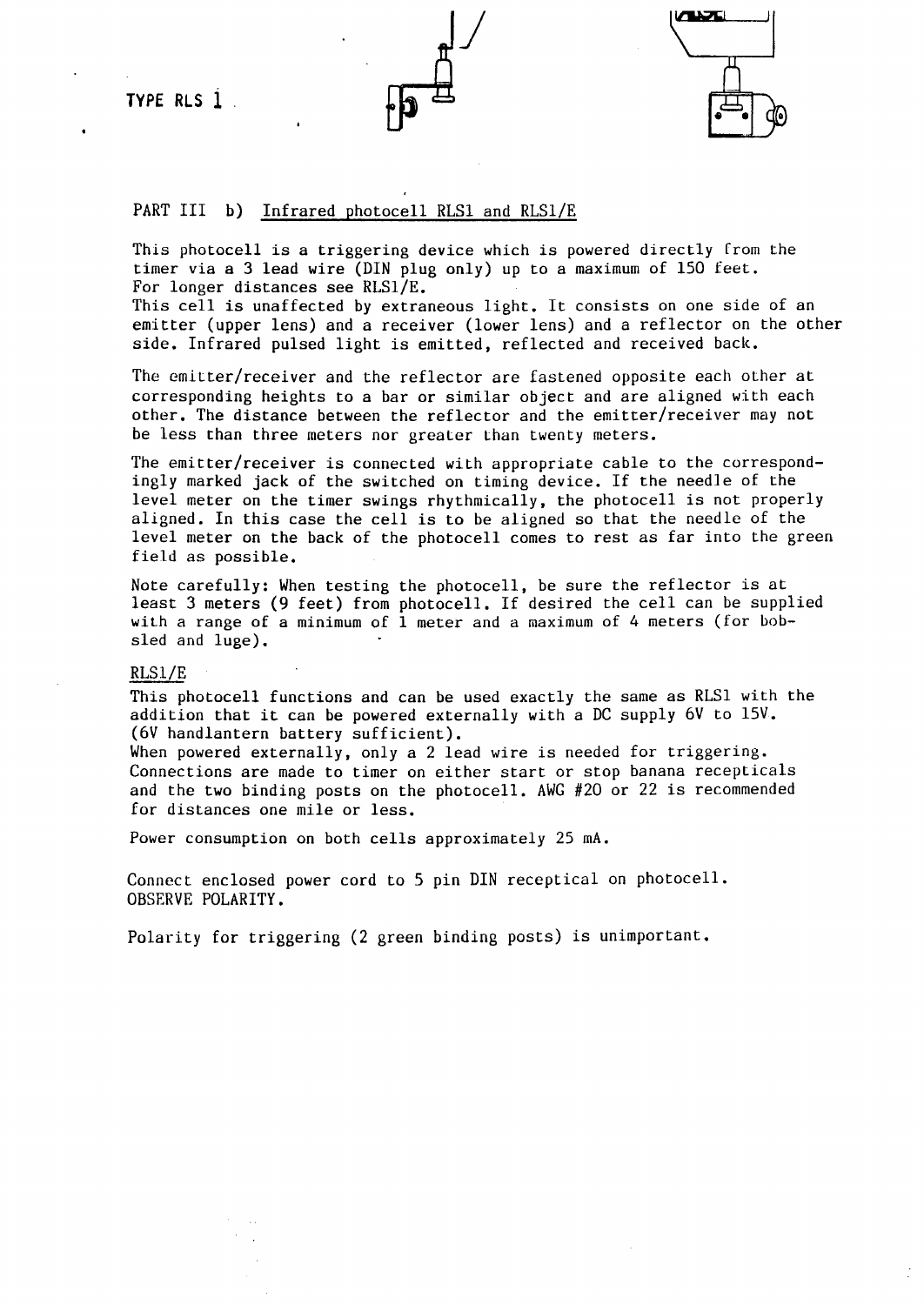# **TIMER S3 FOR SHOW JUMPING**

There are five different show-jumping-programs:

- standard show-jumping
- standard show-jumping in two stages
- time show-jumping
- two stage show-jumping
- standard show-jumping with American stage

# **Standard Show Jumping:**

Switch on "diff''



1 /4 penalty points for every second overtime

- toggle-switch on Timer A
- count-down is adjustable (0, 30, or 60 sec.) 60 sec.: switch (1) on "diff" - press yellow button (3) till display shows LI 00 30 sec.: switch (1) on "diff'' 00 sec.: no count-down; switch (1) on "diff'' - press red button (5) till display shows LI 00
- Input "maximum runtime"

for every 10 seconds press red button (5) for every 1 second press yellow button (3)

lt is possible to work without "maximum runtime". lf you work without "maximum runtime" you won't get penalty points from the time.

Store runtime:

press toggle-switch (2) down (synchron-start). display shows "count-down-time" (PA 60, PA 30, or 00 00)

Start of count-down:

Press red button (5) or external hand-switch (headphone connector pin 4 and 5 or photocell connector pin 3 and 6).

The extern speaker hunks shortly.

Ten seconds before the end of count-down is a warning hunk

Count-down is finished when horn continuously honks.

Through pressing both red and yellow button (3 and 5) horn stops honking.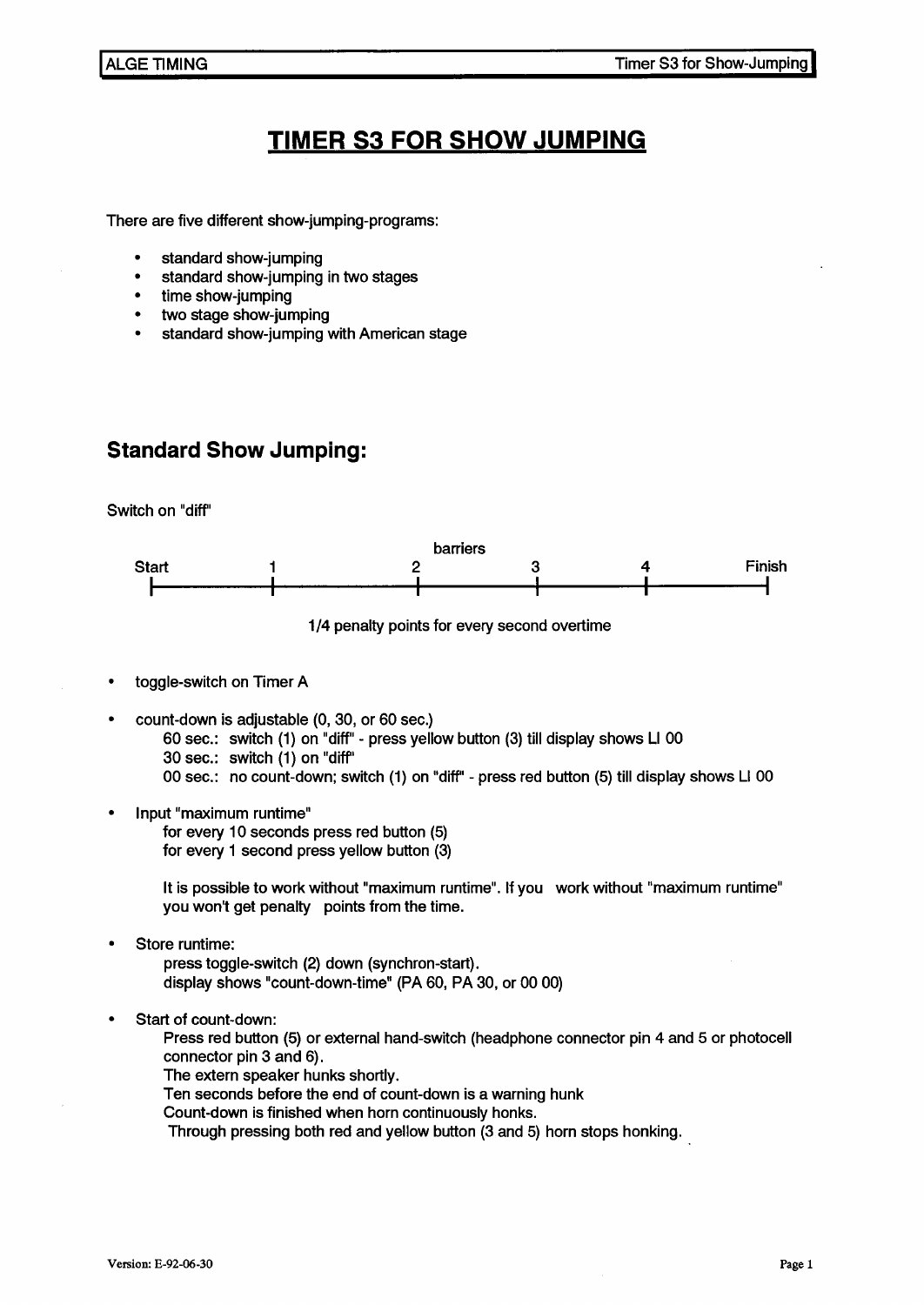Start:

Start impulse (photocell) Display (7) shows running time (toggle-switch 4 on Timer A)

Input of penalty points for barrier drop:

Toggle switch (4) on position "timer B". The display (7) shows now the points. lf you press the yellow button it adds one point (for four points you have to press the yellow button four times. Put toggle switch (4) back to position "timer A".

• Time-out (for set up of barriers):

Press red button (5) (or external handswitch headphone connection pin 4 and 5 or photocell connection pin 3 and 6). The speaker should make a short honk. The time starts running trough pressing the same button again.

• Input of penalty-time:

Press yellow button (3) till it shows the right penalty in the display (0, 6, 8, or 10 seconds are possible).

lt is only possible to input the penalty-time during the time-out.

Add of penalty times:

When you finish the time-out through pressing the red button (5) (or external hand-switch) all penalty-times will be totalled and stored in the memory.

Stop of the run-time:

The timer stops through an impulse from the photocell. The time is shown in the display (7) (toggle-switch (4) on timer A)

lf there were a wrang impulse press yellow button (3) and the time continues to go.

- Total run-time and penalty-time: Press red button (5) after the finish of a competitor. Now the display shows the total-time (adds run-time and penalty-time).
- Calculation of penalty-points from overtime: The penalty-point from overtime are calculated automatically and shown on the display by pressing toggle-switch on "Timer B".
- Reset of the Timer:

Press yellow button (3) and hold it, then press red button (5) too. A reset is not possible during time-out.

All show-jumping programs take no impulses during the first 10 seconds, and during the time-out.

lf you get a wrang stop-signal press yellow button (3) and the time continues to run.

#### **Display-board:**

lt is possible to show the time and penalty points on a ALGE-display-board.

The toggle switch of the display board that shows the time must be in middle position (thumb-wheelswitch on position 0).

The toggle switch of the display board that shows the time must be in upper position (thumb-wheelswitch on position 0).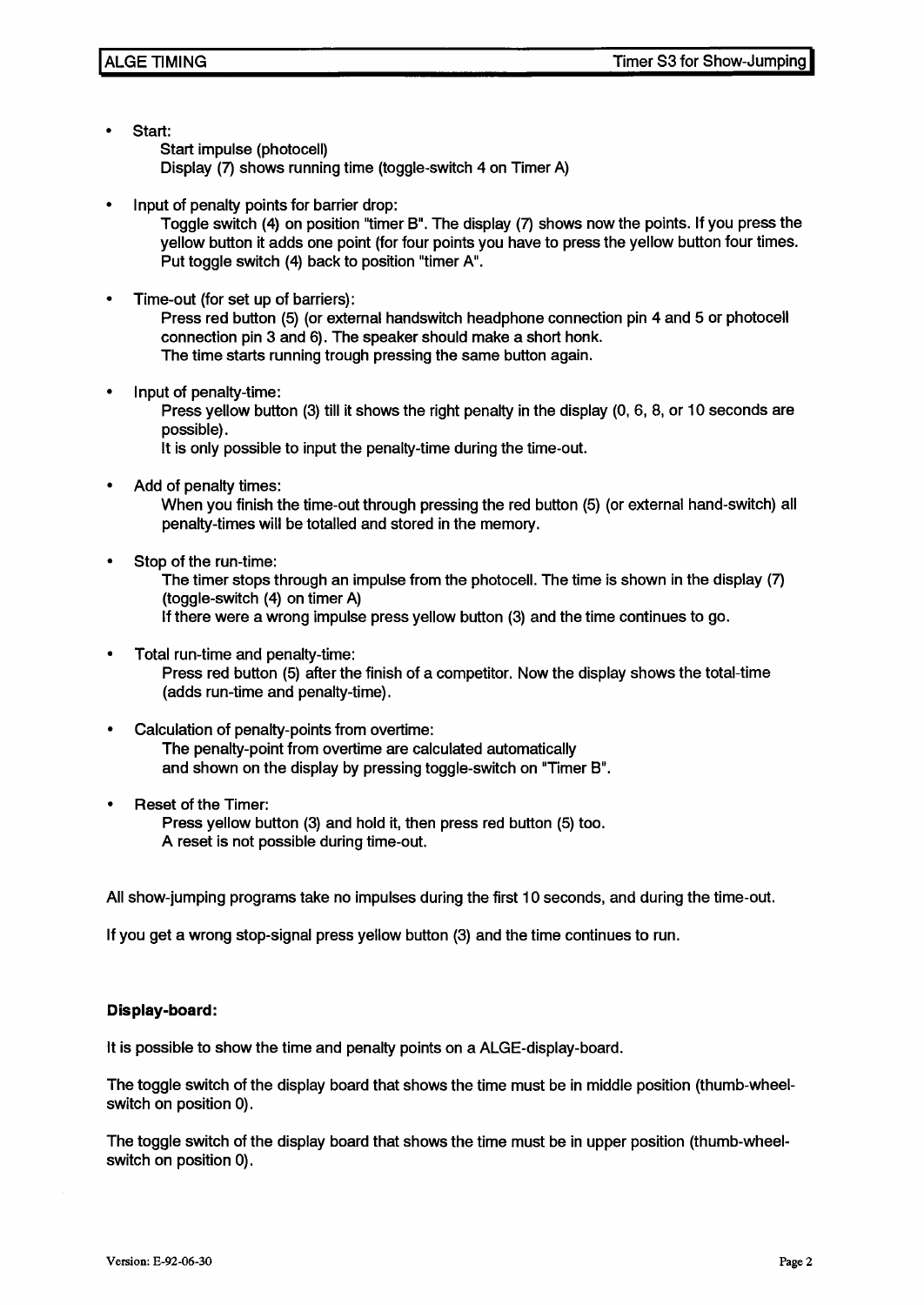#### **Printer P3:**

| ALGE-SPORTS-TIMING<br>PRINTER P3<br>*** REITPROGRAMM ***<br>STANDARD SPRINGEN                                                                 |                                                                                                                                                                                                                                                                                              |
|-----------------------------------------------------------------------------------------------------------------------------------------------|----------------------------------------------------------------------------------------------------------------------------------------------------------------------------------------------------------------------------------------------------------------------------------------------|
| UMLZ 1 055 sek.                                                                                                                               | maximum runtime is 55 sec.                                                                                                                                                                                                                                                                   |
| $21$ sek.<br>CD<br>017.92<br>TО<br>$6$ sek.<br>PS<br>PP<br>4.00<br>045.83<br>TО<br>8 sek.<br>PS<br>55.35<br>LZ<br>0.25<br>PP TM<br>4.25<br>PP | start after 21 sec. of count-down<br>time-out after 17.92 sec.<br>6 penalty seconds<br>4 penalty points for barrier drop<br>time-out after 45.83 sec.<br>8 penalty seconds<br>runtime (without penalty time)<br>penalty-points from over-time<br>penalty-points (over-time and barrier drop) |
| 69.35<br>ТZ<br>3.75<br>PP TM<br>7.75<br>PP<br>========                                                                                        | total time (runtime and penalty-time)<br>penalty time from the total time<br>total points (total time and barrier drop)                                                                                                                                                                      |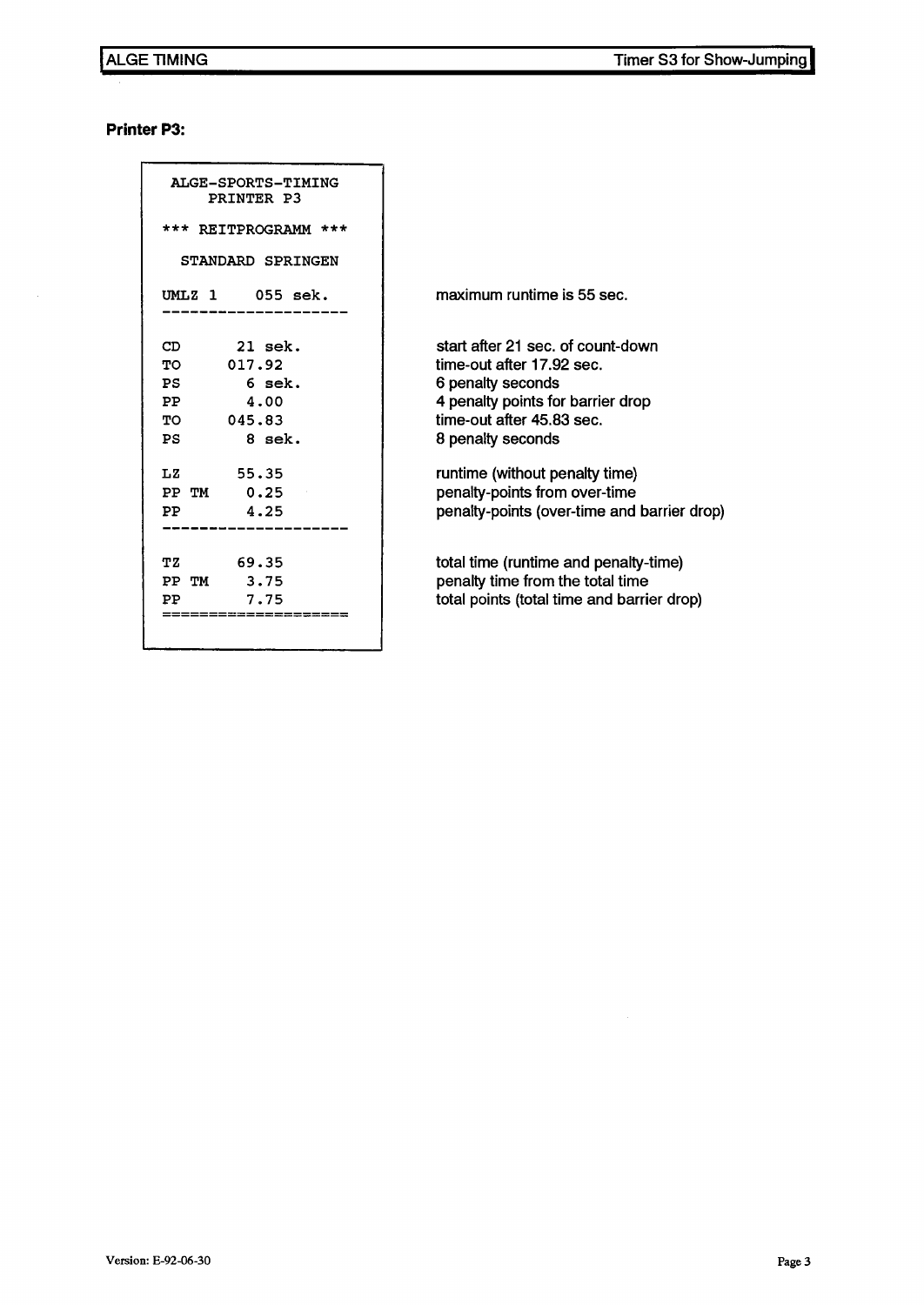## **STANDARD SHOW-JUMPING IN TWO STAGES:**

#### **FIRST STAGE:**

Toggle-switch (4) on timer A

Switch (1) on "diff" (count-down is adjustable like in program "standard show jumping").



The first part of the race is the same than "standard show jumping".

Everybody is qualified for the second part of the race, who has no penalty points during the first part.

#### **SECOND STAGE;**



- Toggle-switch (4) on Timer B otherwise everything like "standard show-jumping".  $\bullet$
- After the start of a competitor toggle-switch (4) on position "Timer A" in order to show the time on display (7).
- Every started second overtime is 1 penalty-point.

In the program show-jumping with two stages there is a difference in the second stage with the calculations modus. Per started second it is now one penalty-point. The second stage is also a different and shorter parcour.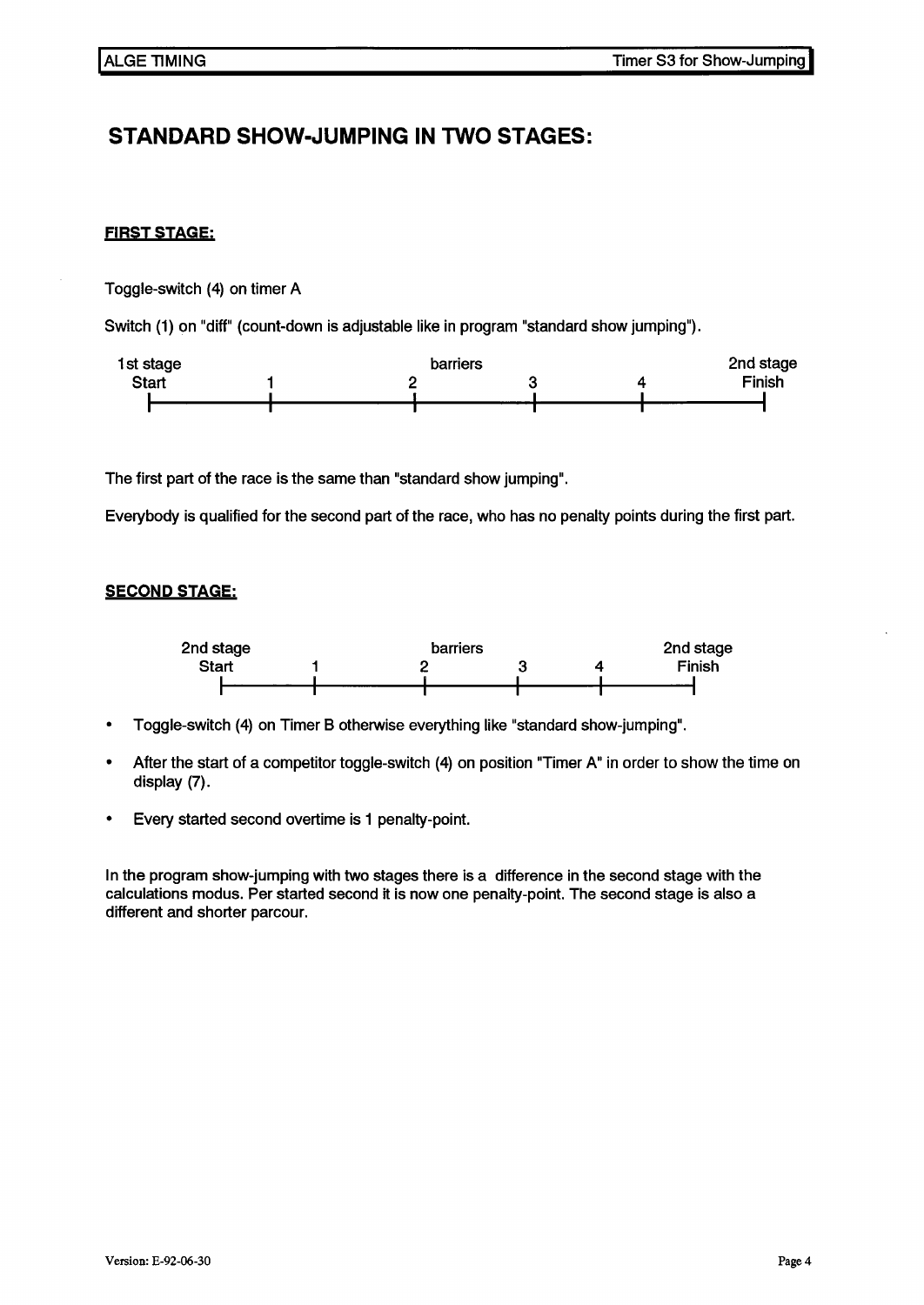### **TIME SHOW-JUMPING:**



In this mode are no penalty-points, but penalty-seconds.

- Toggle-switch (4) on "Timer A".
- Switch (1) on "split". Select count-down-time like in program standard show jumping. Penalty-time for time-out is 0, 6, 8 or 10 seconds (everything like standard show jumping).
- Input of penalty-seconds for barrier dropping: Switch (1) on "seq." Press yellow button (3) (penalty from 3 to 8 seconds). Switch (1) back on "split"
- Add penalty-seconds: Automatically after the end of time-out (0, 6, 8, 10 sec.) for penalty-seconds with time-out.

Barrier dropping penalty seconds (3 to 8 sec.) automatically thorough switching switch (1) back form "seq." to "split".

• Add penalty-time from overtime: Press red button (5) (after competitor finished)

lf a competitor is over the limit-time, ever started second overtime means 1 penalty second (see below).

The addition works only up to 99.99 sec.

#### **Printer P4:**

| UMLZ 1 | $050$ sek. |
|--------|------------|
| CD     | 16 sek.    |
| TО     | 012.63     |
| PS     | 6 sek.     |
| PS     | 5 sek.     |
| PS     | $5$ sek.   |
| LZ.    | 51.88      |
| PS     | 2 sek.     |
| ТZ     | 69.88      |
|        |            |

maximum run time is 50 sec.

Startafter 16 sec. of count-down Time-out after 12.63 sec. 6 penalty seconds 5 penalty seconds (barrier drop) 5 penalty seconds (barrier drop) run-time without penalty-time 2 penalty seconds for overtime Total-time =  $run$ -time + penalty-time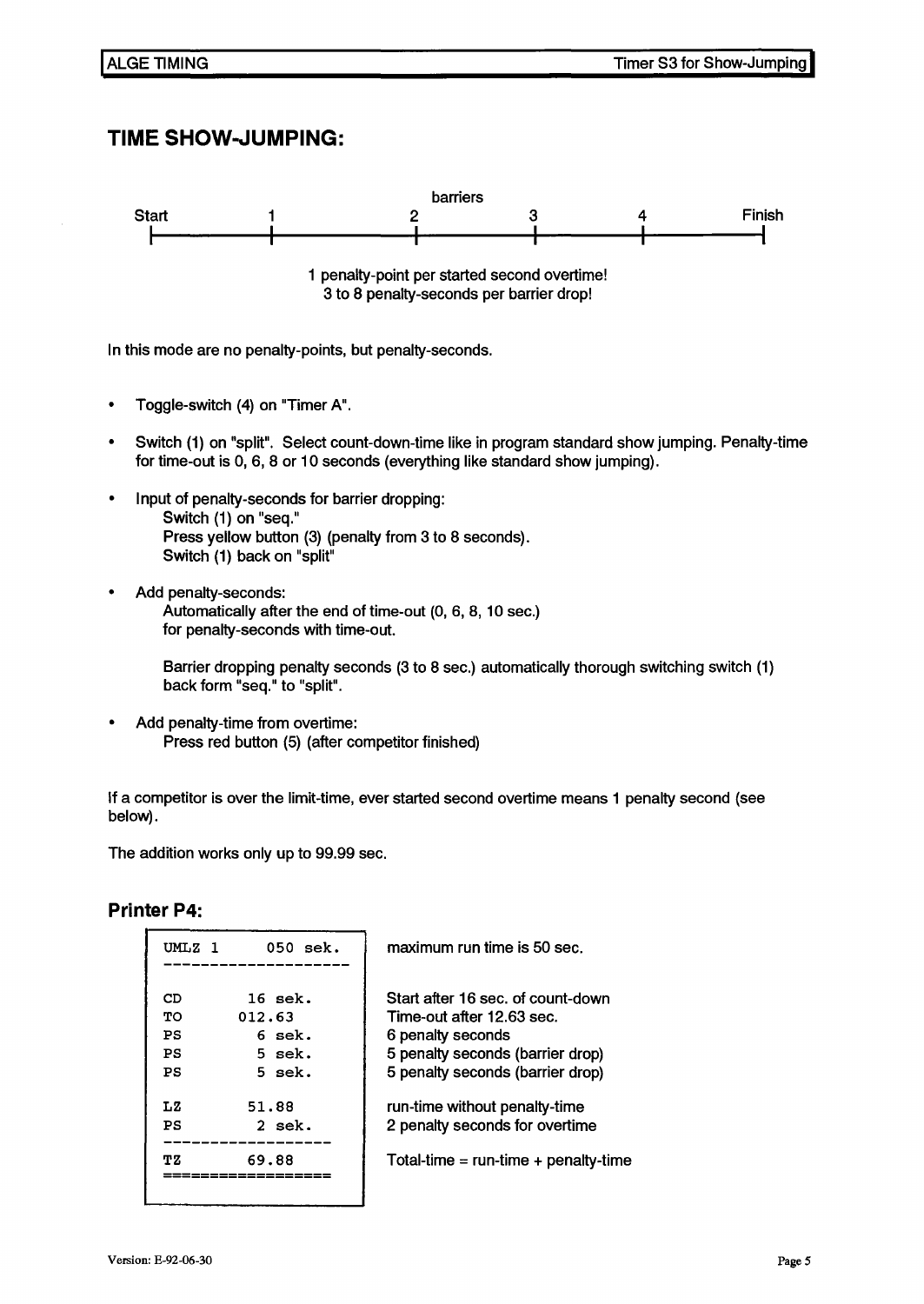### **TWO STAGE SHOW-JUMPING:**

Switch on "sequ."



The finish of the first stage is also the start of the second stage, if the competitor is in time and has no penalties. lf a competitor has a penalty or overtime he is finished after the first stage.

| Stage 1: | 1/4 penalty points per started second overtime | (Toggle switch (4) on Timer A) |
|----------|------------------------------------------------|--------------------------------|
| Stage 2: | 1 penalty point per started second overtime    | (Toggle switch (4) on Timer B) |

The operation and function is like "standard show-jumping", except after input of runtime first stage you have to input the runtime of the second stage and store it.

Qualified for the second stage is everybody without penalty. ls somebody starting for the second stage:

press yellow button (3). Now it shows the time from the second stage (the time started by finishing the first stage) in the display (7).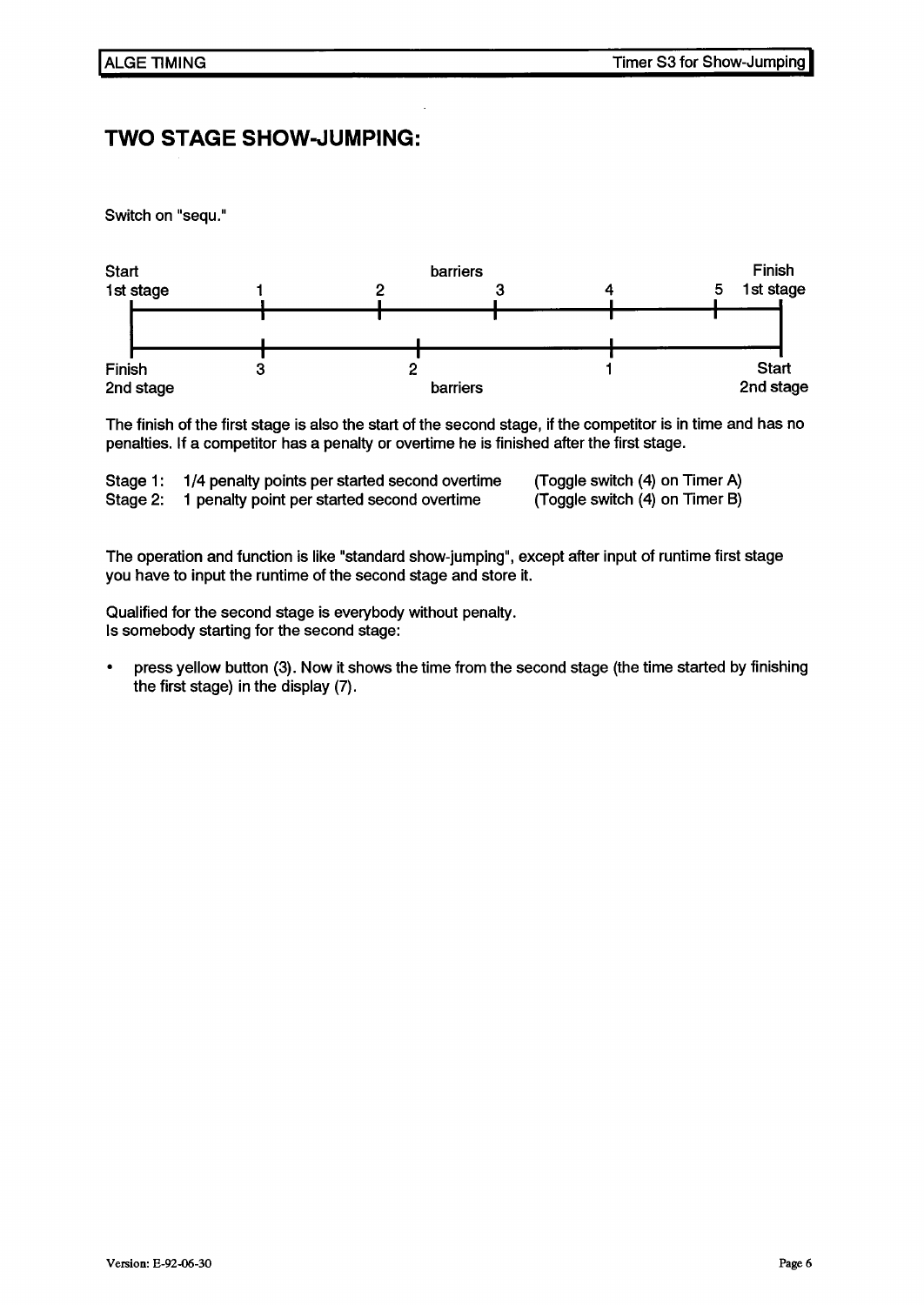# **STANDARD SHOW-JUMPING WITH AMERICAN STAGE:**

Switch on "rally"



Stage 1: Stage 2: 1/4 penalty points per started second overtime 1 penalty point per started second overtime

(Toggle switch (4) on Timer A) (Toggle switch (4) on Timer A or B)

One penalty-point per started second overtime. Toggle switch (4) on position Timer A.

The operation and function is like "standard show-jumping", except after input of runtime (first stage) you have to input the runtime of the second stage and store it.

Qualified for the second stage is everybody without penalty in the first stage.

lf a competitor finishes the first stage without penalty, he has 30 seconds to prepare himself for the second stage. The 30 second count-down starts after pressing the red button (5) (a bell rings which means the count-down starts).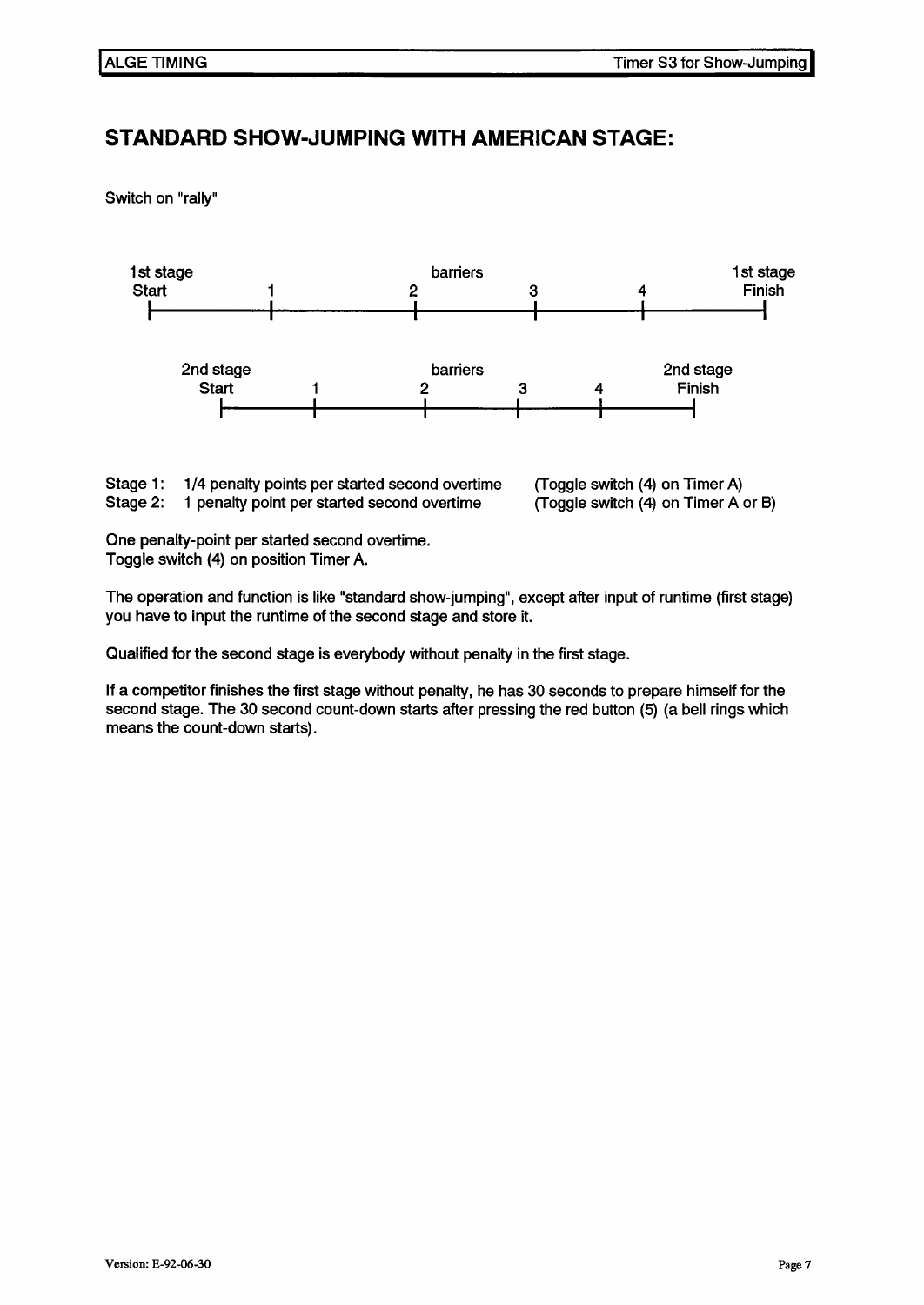### **Display-Board GAZc:**



#### **Display board for time:**

- toggle switch (3): middle position
- thoumb-wheel-switch (1): position O

#### **Dlsplay board for polnts:**

- toggle switch (3): upper position
- thoumb-wheel-switch (1): position 0





thumb-wheel-switch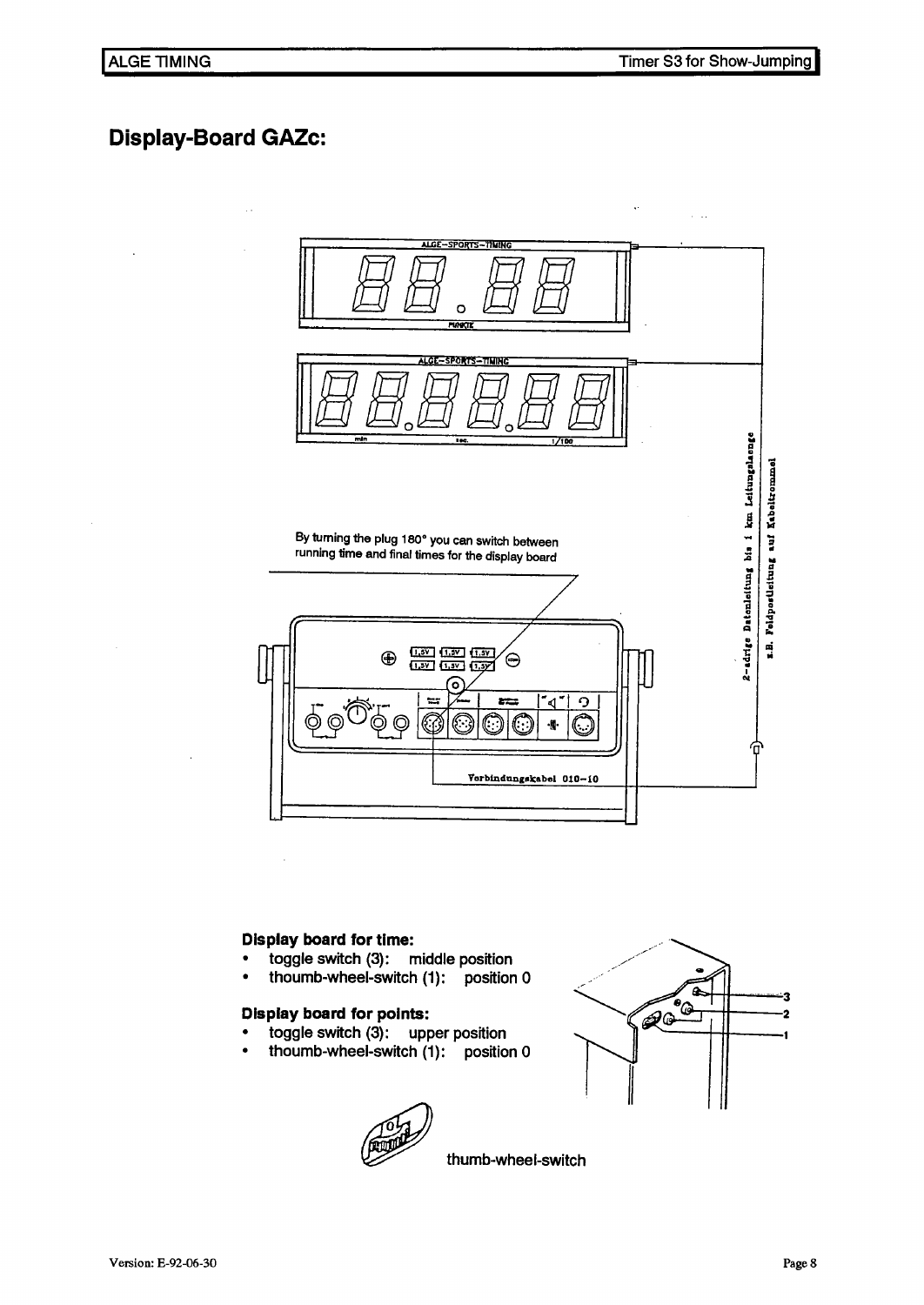### **Printer P3:**

Metallic paper printer with cable to connect at the Videotimer VT2/S3 (12).

The printer gets the power supply from the Videotimer. It prints every start-time marked with SZ, every finish-time marked with zz. If you make a manual Start with button (5), it prints "MS" next to the start-time.

#### Paper Check:

A black strip will become visible on the edge of paper, when a paper roll is about to run out.

- Push the two cover release buttons down so they jump up. Remove the cover.
- If you have enough paper, put the cover back and press the two buttons down until they stay in the lower position.

ATTENTION: Make sure that the paper comes out through the slotted hole in the cover.

#### Changing the Paper:

- Remove the rest of the paper from the holder.
- Press the black lever forward and pull the paper out.
- Put the axle into the new paper roll.
- Put the new roll on the paper holder.
- Move paperbow into the forward position.
- Insert the beginning of the paper into the paper feed of the printer.





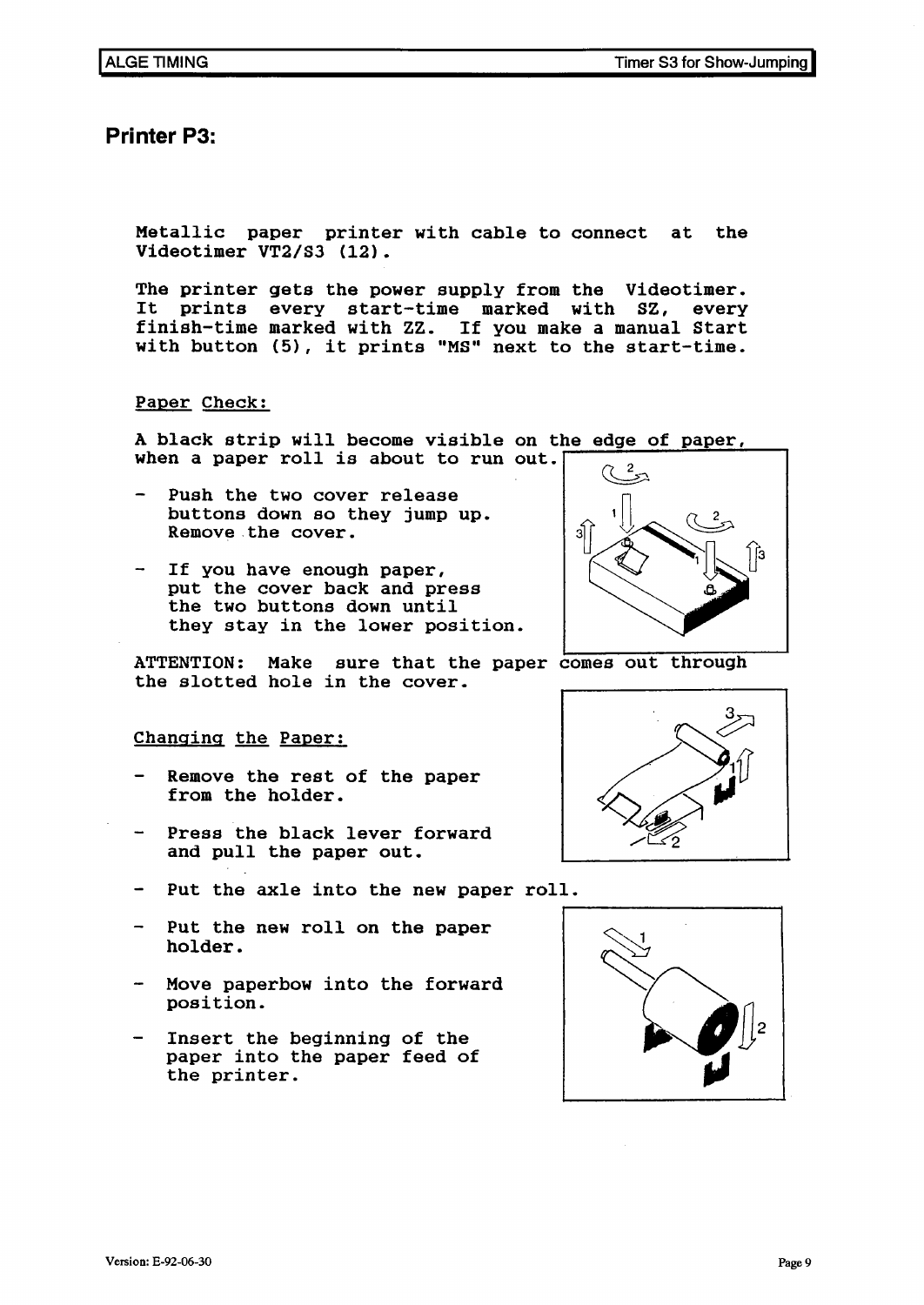- Turn paper advance wheel  $\overline{\phantom{m}}$ towards the rear until the paper comes out.
- If necessary correct the paper guide through pressing the black lever forward.
- Put the cover back and press the two buttons until they stay in the lower position.

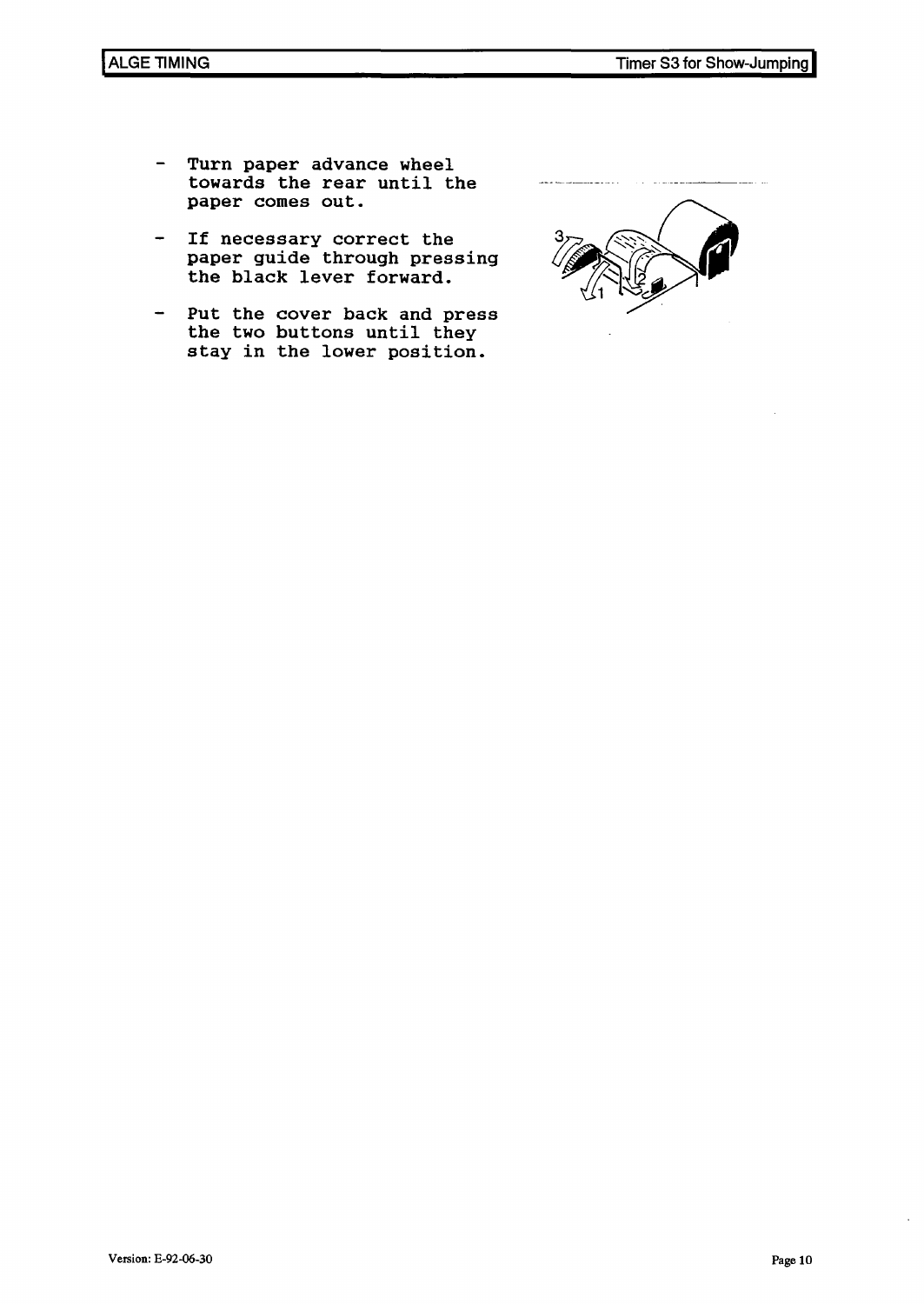## **Technical Data:**

| Timing range:                                             | 23 hours, 59 min., 59.99 sec.                                                                                    |  |
|-----------------------------------------------------------|------------------------------------------------------------------------------------------------------------------|--|
| Accuracy:                                                 | +/- 0.005 sec./h at $20^{\circ}$ C<br>+/- 0.05 sec./h at -15 to 50 $^{\circ}$ C                                  |  |
| Quartz frequency:                                         | 6240 kHz                                                                                                         |  |
| Operative temp. range: -25 $\degree$ C to +65 $\degree$ C |                                                                                                                  |  |
| Memory:                                                   | $2 \times 12$ times                                                                                              |  |
| Display:                                                  | LCD 7-segment display                                                                                            |  |
| Power consumption:                                        | approx. 0.1A at 7.5 to 16 Volt                                                                                   |  |
| <b>Battery life:</b>                                      | Alkaline without printer: 80 - 100 hours                                                                         |  |
| Power supply:                                             | internal with 6 x UM Alkaline batteries<br>or 6 x UM-NiCd rechargeable<br>external with +9 to 16 VDC (ALGE NLG4) |  |